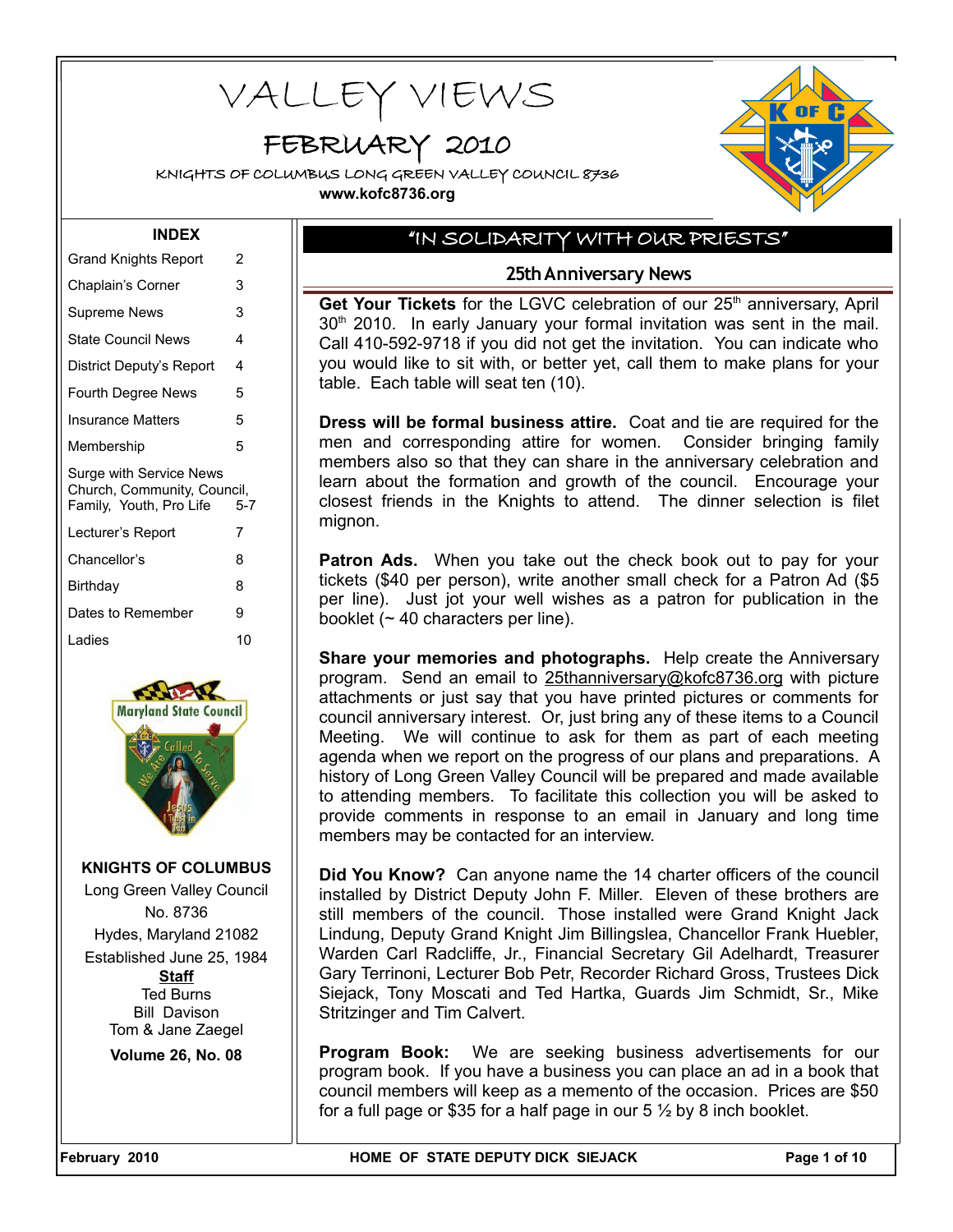# **GRAND KNIGHTS REPORT**



Dear Knights,

Thanks to all who helped to make the Spaghetti Dinner a huge success. We were pleased, yet surprised, by the large turn out of over 100 people. And as a result of the free will donations, we will be able to provide significant donations to support our

Pro Life programs.

We are also grateful to all who joined in prayer, or participated in any way, on Jan. 22 in support of the Right to Life cause.

Planning is underway for our convention activities. We will need support for the hospitality suite, as we are leading this effort this year. Our council contributed \$500 as usual, as well as a \$100 donation for the Ladies Activities. Don't forget to register. Please send me a note if you are planning to attend. Also, if you have something to include as a resolution, or know of something that should be considered, please let me or any of the officers know as soon as possible. There will also be a District horseshoe tournament in April to raise funds for District 1 for the hospitality suite and convention advertisement.

We had a great turn out in support of the basketball free throw contest. Thanks to Chris Phillips for his leadership and to all who came to help out. The District competition will be on Feb. 6 at Delta Recreation Center starting at 11:45a.m.

The Leadership Team has determined that we should purchase a flat screen TV for the council hall. We will formulate a detailed proposal for membership vote at the next meeting. Please see the Council Section for more details.

We have started publishing the notes and items of interest from our meetings on the web site for those who are not able to attend the meetings. Hopefully this will help to keep everyone up to speed on our activities and plans, and further stimulate involvement.

Thanks for all you do to support our council and initiatives. Please help us to grow our membership by asking a friend, relative, or acquaintance to join us.

Let us always stay faithful and be grateful.

Tom Zaegel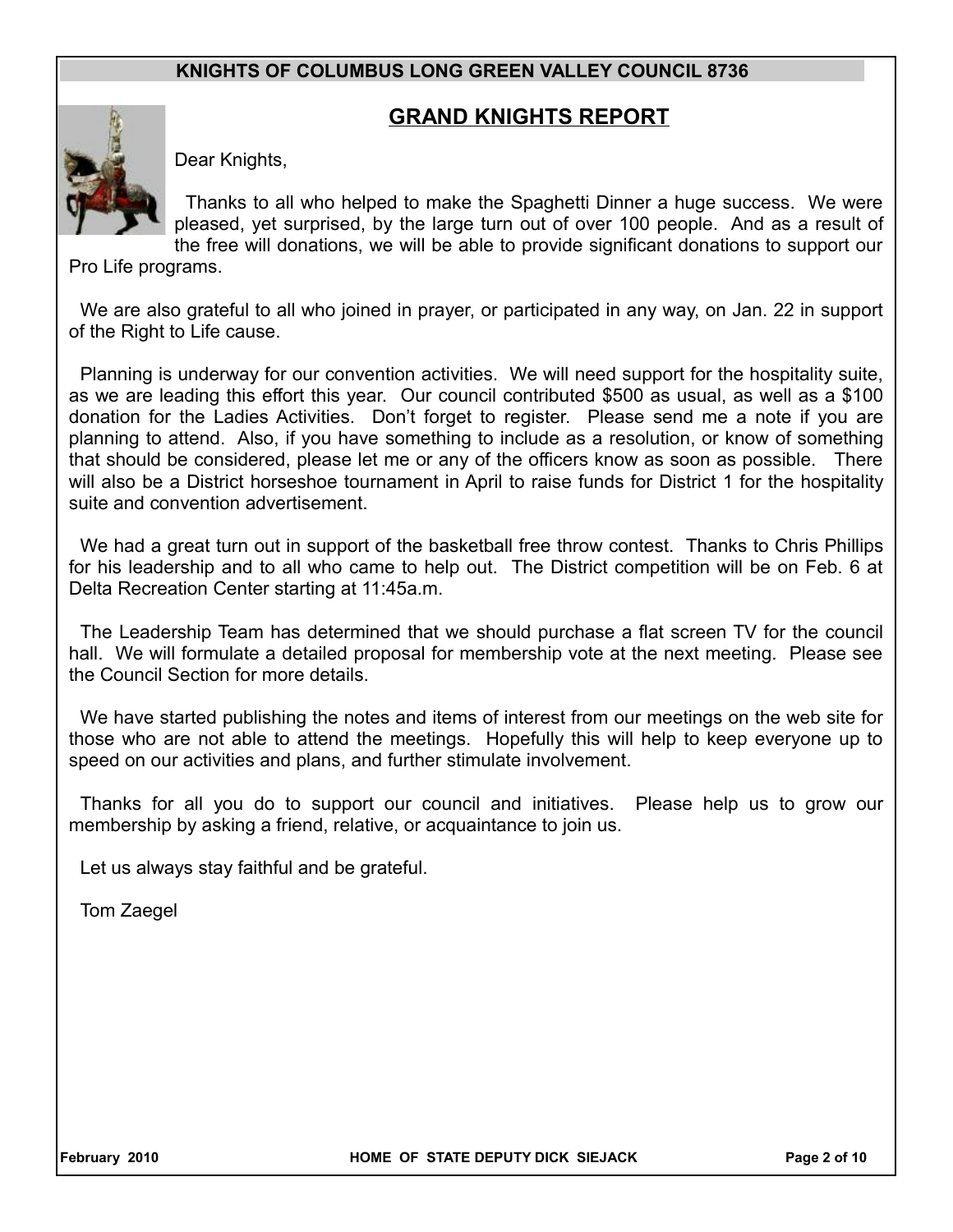### **CHAPLAIN'S REPORT**

**Fr. Willie Franken; 410-592-6206; [WFranken@archbalt.org](mailto:WFranken@archbalt.org)**

Dear Brother Knights,

February is usually a blah kind of month, cold and perhaps snowy,. The shortest in number of days and yet for some reason it seems so long. Every thing seems to mope along in the dull routine of daily tasks. However, it can be a time of reflecting on our relationships, a time to look at our spouses, our children, our fellow workers, our parish, our Council, and our relationship with God.

It is the month of Love. Valentines day gives us a chance to express our love for our spouse; Presidents Day, an opportunity to reflect on our love of our country and all it means to us; and Ash Wednesday, a day to reflect on God's love for us and our love for his Son. May God bless you with his love during the whole month and thereby make it more meaningful as we await Jesus' Resurrection in the spring.

# **SUPREME COUNCIL NEWS**

Supreme Council has asked the MD State council to join with other jurisdictions around the country to aid those at risk of hunger by participating in the "Food for Families" program by purchasing or collecting non-perishable food for food banks in our local area and providing volunteer hours at a local soup kitchen with an organized council program, not simply individual acts of outreach by council members. At a time when record numbers are at risk of hunger and with fewer people able to give financially to charity, the Knights of Columbus hopes this program will both alleviate this problem and encourage other organizations to conduct similar programs. Long Green Valley already has a program in place to assist families in need through our Thanksgiving food drive. During this critical time, we are being encouraged to step up existing programs or create new programs to combat the crisis in our state.

Supreme has set aside \$1 Million to be dispersed among jurisdictions that have at least 25% of councils participate in the program for the months of December through February. The money will be allocated by diocese, and the amount will be dependent on the size of the diocese as measured by Catholic population. The larger the diocese, the larger the percentage of the \$1 Million it will receive. Even though this drive ends in February, Supreme urges each council to continue to provide food banks and soup kitchens help throughout the year.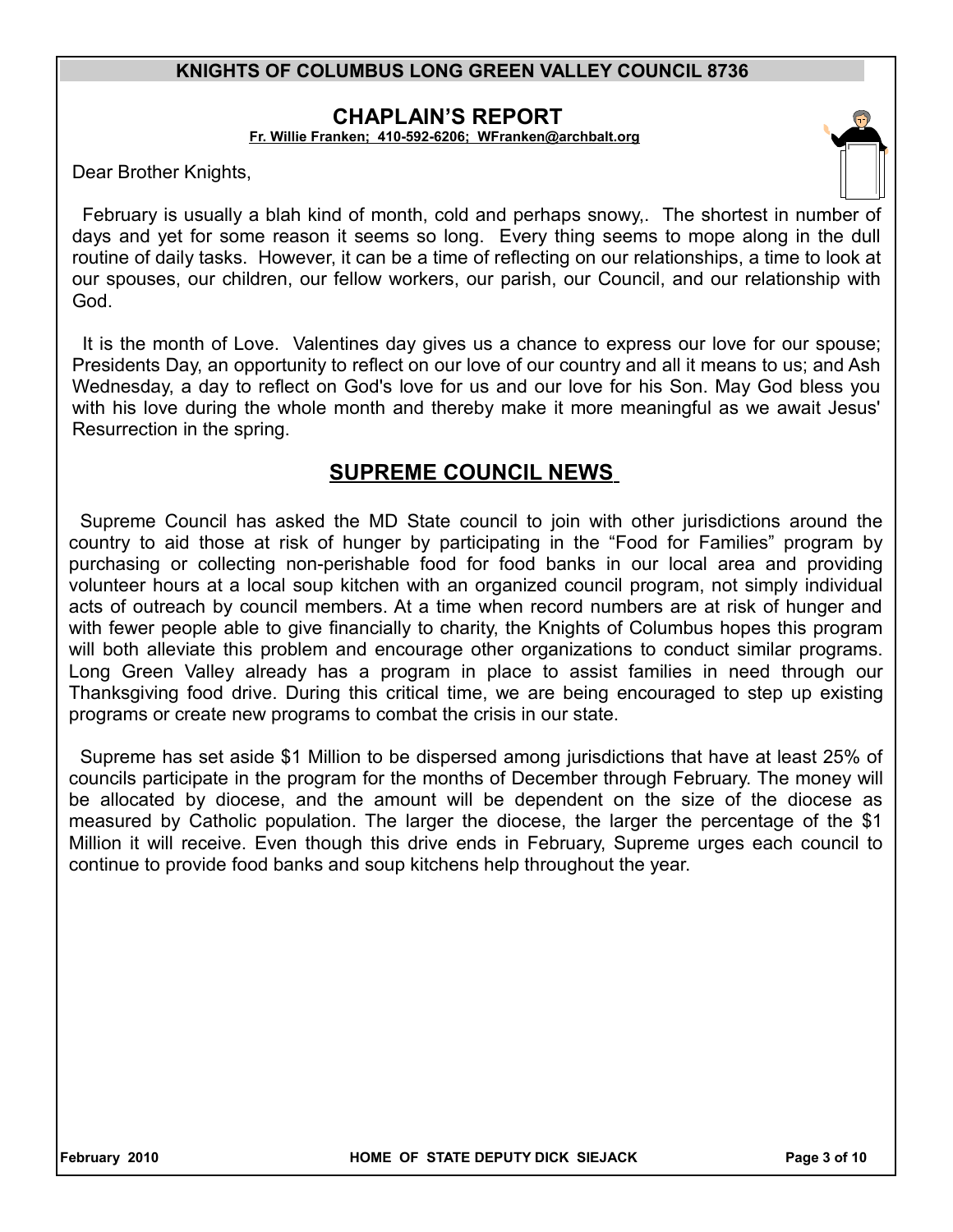# **STATE REPORT**

Brothers,

On Sunday March 21, 2010 the Maryland State Council will celebrate the founding of the Knights of Columbus with a Mass and dinner at St. Andrew by the Bay Church. Mass will begin at 3:00 PM and dinner will immediately follow Mass in the Parish Center. The Church is located at 701 College Parkway Annapolis, MD 21409.

Dinner will include: Salad, Roast Loin of Pork, Mashed Potatoes, Vegetable Medley, Rolls and Butter, Dessert, Coffee, Tea and Soda. The cost per person is \$15.00. All dinner reservations must be paid in advance no later than March 12, 2010. No tickets will be available at the door.

For dinner reservations, please mail your payment to

 Peter O'Sullivan 1909 Brightwood Court Eldersburg, MD 21784 410-795-4379

Please include the names of everyone in your party who is included with your ticket payment.

| Every Council a Star Council |             |                           |                            |                           |  |  |
|------------------------------|-------------|---------------------------|----------------------------|---------------------------|--|--|
| Council No                   | New Members | Dropped<br><b>Members</b> | Net Membership<br>Increase | Net Insurance<br>Increase |  |  |
| 8736                         |             |                           |                            |                           |  |  |
| 9815                         | 2           |                           | າ                          | っ                         |  |  |
| 10100                        | 3           |                           | 3                          |                           |  |  |
| 11372                        | 3           |                           | 3                          |                           |  |  |
| <b>District Total</b>        | 13          |                           | 15/50%                     | 11/100%                   |  |  |

# **DISTRICT DEPUTY REPORT**

Star District Goals 30 New Members; 11 Insurance Members

Here we are and it's already February and spring is just around the corner. Before we know it we will be at the Ocean getting ready to wrap up this fraternal year that means that there is not much time left to meet our council membership goals and make Star Council. WE HAVE A UNIQUE OPPORTUNITY THIS MONTH. Between February  $22^{nd}$  and March 19<sup>th</sup> a new member can come into our council and make his  $1<sup>st</sup>$ ,  $2<sup>nd</sup>$  and  $3<sup>rd</sup>$  degrees. The 1<sup>st</sup> and  $2<sup>nd</sup>$  degree teams will be judged on these dates so I would love to see a room full of candidates as I am sure they will be treated to one of the best and most inspiring degrees you will ever see.

During this month the councils have also a great opportunity to honor those people in our Community that serve us and protect us every day. Nominations are due for the Police Officer, Firefighter, EMT, Teacher and Citizen of the year. Each Council should take the time to nominate someone like a CCD teacher etc. for the State award and even if they don't win the State award honor them locally. We will also be hosting the District Free Throw Shoot-out championships this month.

As we celebrate Valentine's Day this month let us remember the Church's position on the sanctity of marriage of one man to one woman. Let us a Knights throw our entire support behind this position and be always on guard and ready to defend this position from those who wish attack, change or pervert this sacrament.

We ARE called to Serve!!!! Brian O'Connor, District Deputy

**February 2010 HOME OF STATE DEPUTY DICK SIEJACK Page 4 of 10**





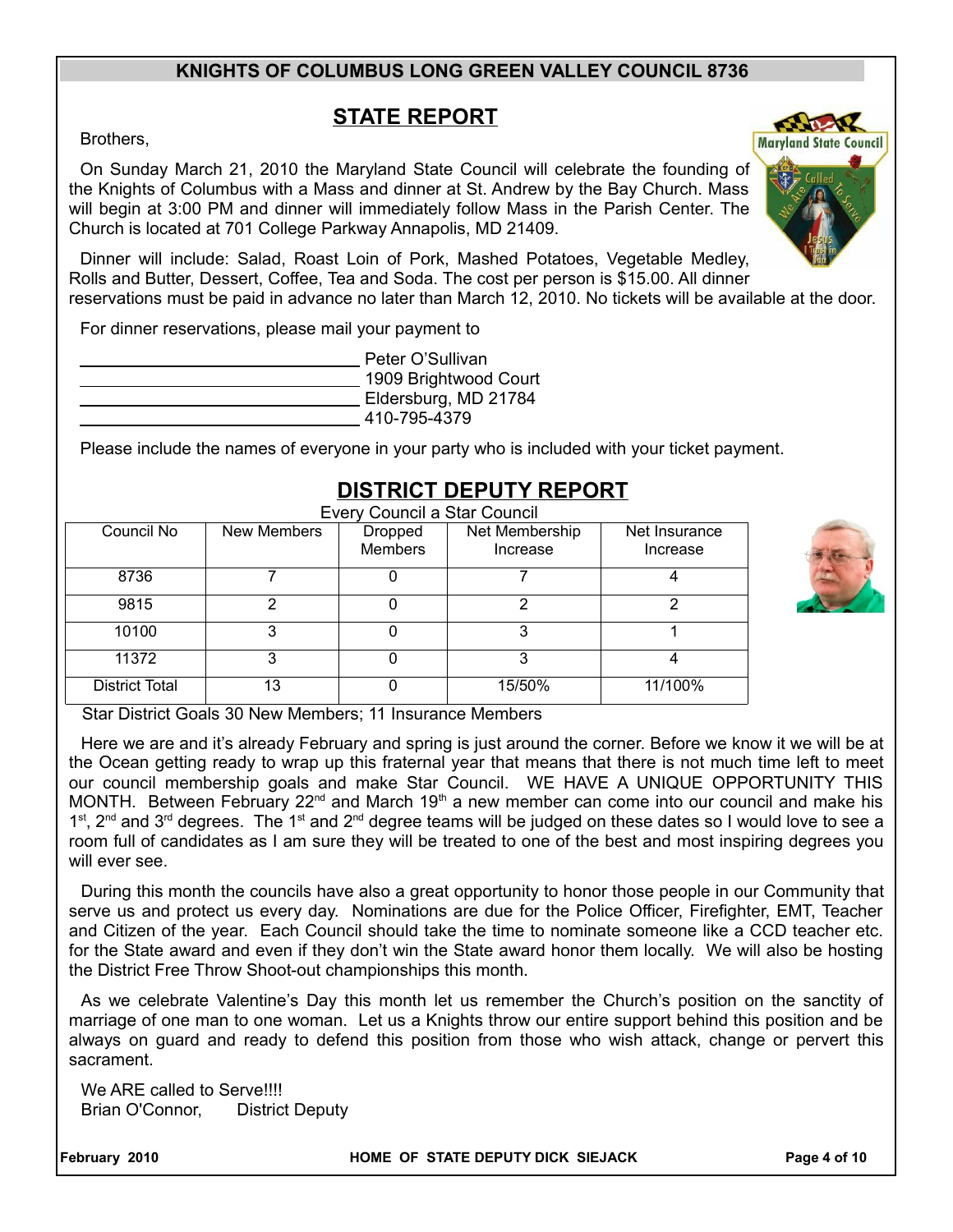### FOURTH DEGREE NEWS Archbishop John Carroll Assembly 2378; Faithful Navigator Leonard Windsor

The annual Fourth Degree Exemplification will be held on March 27th at the Holiday Inn Hotel in Frederick, Md. It is open to all who have been a Third Degree member for at least one year. Please contact Bob Dee at 410 592 5762 for further details.

# **INSURANCE MATTERS**

#### **Jerry Henderson (410)825-0004), gerald.henderson@kofc.org** FRATERNAL BENEFITS "**Appreciating our Families"**



We spend so much time caring for our families. Our work hours revolve around providing a living and supporting our families. Our evening and weekend hours revolve around spending time and sharing experiences with our families. Even our

Knights of Columbus hours are an outlet to support our church and community which has a positive effect on our families.

So … you can imagine my dismay when we visit with a brother knight's widow and she is in poor economic shape. I strongly urge all of our members to spend some of that "family time" doing some preplanning.

A former State Chaplain once told me that being a husband and father was one of the highest vocations a man could have. Isn't it appropriate to make sure your wife will truly be okay if something happens to you? Call me, your council advisor. Get the peace of mind that doing the right thing brings.

# **MEMBERSHIP CHAIRMAN**

### **Jim Schmidt, Sr, PGK; 410-592-8891; snstrngjim@msn.com**

As District Deputy Brian O'Connor states in his article in this issue, now is a very good time to get new members as the 1<sup>st</sup>. And 2<sup>nd</sup>, degree teams will be doing their best in the February and March exemplifications while they are being evaluated for Star council at the State convention in May. Mentally review those men you have been meaning to ask to join and call them today.



# **CHURCH ACTIVITIES**

### **Randy Keiser; [mostincorporated@yahoo.com](mailto:mostincorporated@yahoo.com) 410-491-6407**

On Tuesday Feb 16th at 5PM in the Church Hall we will have The Shrove Tuesday Pancake Supper. We will need the usual number and type of volunteers that we use for a church meal, ie, set-up, kitchen, servers, drinks, cleanup, etc. If you can help,volunteers should report around 3PM, if you are available at that time, or later if not, to prepare for this event. Please call me(above) to let me know. We would like to repeat the number of people who helped with the Spaghetti Dinner last month.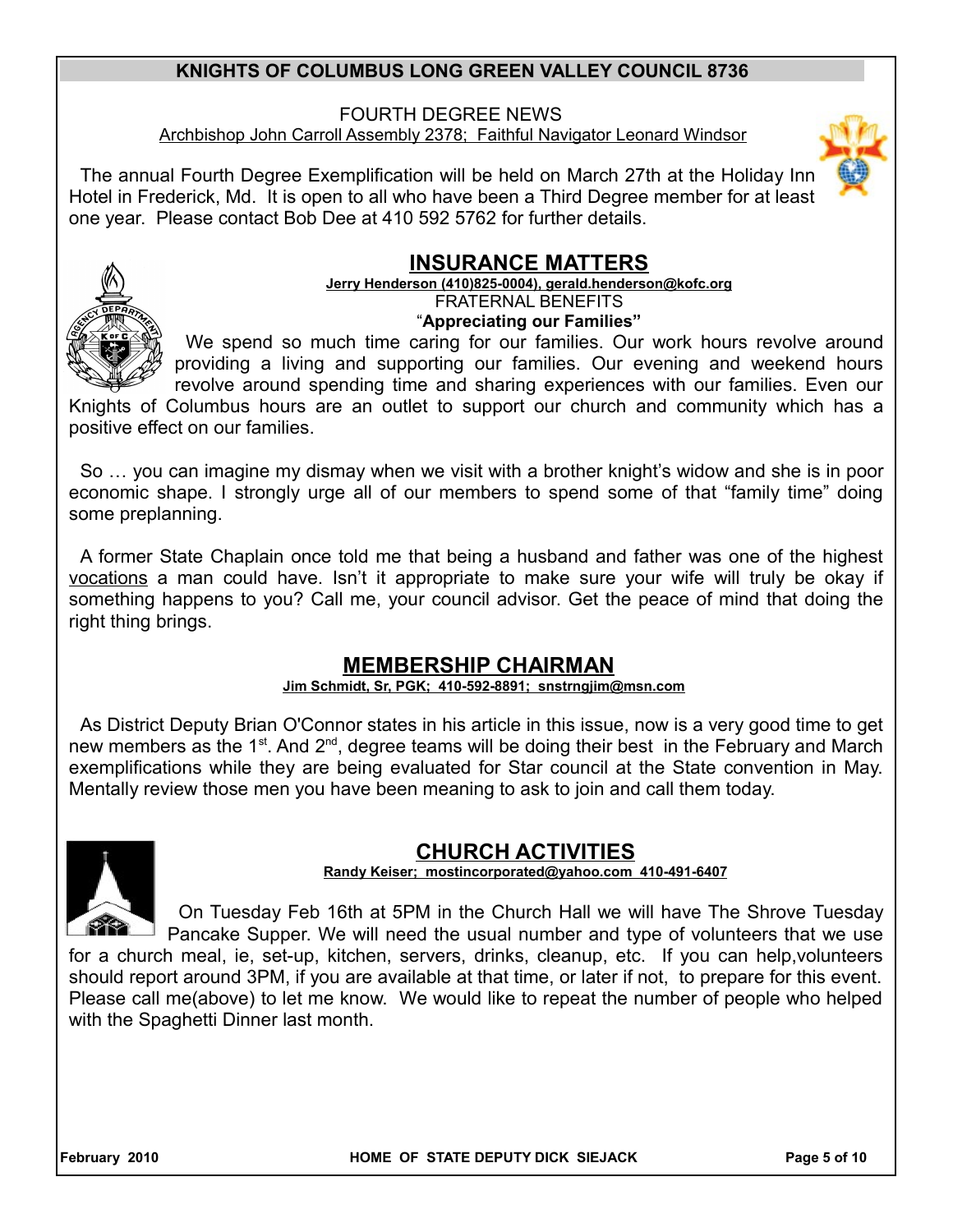### **COMMUNITY ACTIVITIES**

#### **Mike Naumann 410-592-4884 mike.n@pioneernetwork.com**

A group of Council Brothers, lead by Mike Naumann, visited the Apostleship of the Seas facility in Dundalk on Thursday, Jan. 28. Chuck Bogdanowicz, Gene Messenger, Paul Weber, Joe Wenderoth, and Tom Zaegel joined Mike for a presentation by Andy Middleton and Msgr. Fitzgerald. We were then driven around all the Port of Baltimore sites that they cover. In addition to the small full time and part time staff, there are about 15 regular volunteers helping the cause. They are trying to cover 7 days a week, 12 hours per day, to assist the seafarers when they arrive............many only being in port for about 24 hours before departing. All who attended the session agreed that our Council should become active participants and supporters not only financially, but also committing to a day every other week to work there. More details will be provided at our next Council meeting.

# **COUNCIL ACTIVITIES**

We are still planning to have a Valentines activity for Council Couples. It will not take place as originally planned on Sunday, Feb. 14, due to the farewell program for Father Willie at St. John the Evangelist on that afternoon. So the new plans are to meet for dinner on Monday, Feb. 15th at Josef's Restaurant on Pleasantville Road. We are working on the menu selections and cost, but have not completed in time to get it into the newsletter. Therefore, please watch your email and check the web site for specific details. We will also provide them at our Council business meeting on Feb. 9th.

The Council Leadership Team has also determined that it would be in the best interest of our Council to purchase a large flat screen TV and set up cable, internet access, etc. We believe that this will help to stimulate more fraternal social gatherings and brotherhood. It will also allow for better presentations and for viewing movies, web sites and numerous other media opportunities. This, along with our poker nights, pool league, darts and other fraternal activities, will also provide an enhanced venue for family activities. The Leadership Team will formulate a plan and proposal to be presented at the Feb. 8th business meeting for vote. We hope that all of the Brothers will see the value and support the plan.

Brothers Eric Schumacher, Tom Rowan and Bob Elliott are coordinating plans for a routine poker night to be held at the Council Hall. We will meet on the third Friday of every month at 8pm. Those who do not want to play cards are also welcomed to come to play pool and eventually darts, or just socialize. Specific details are being developed and will be discussed at the Leadership meeting on Feb. 4, and will be presented at the meeting on the 9th as well as posted on our web site.

# **FAMILY ACTIVITIES**

There is a terrific initiative for men launched not that long ago by our Supreme Council called "FATHERS FOR GOOD". It is a wonderful effort to help all men to better understand this vocation and how to not only cope with the challenges, but also grow and improve. From new dads, to seasoned dads, to grand dads, it offers ideas and inspiration and encouragement for fatherhood.

**The web site is www.fathersforgood.org. It highlights the unique contributions of men, husbands, and fathers in a multi-challenged culture that is not always favorable for fatherhood or masculine virtue.**

And yes, a Father is a never-ending work in progress, an ordinary man who is called and equipped to do extraordinary things from day to day.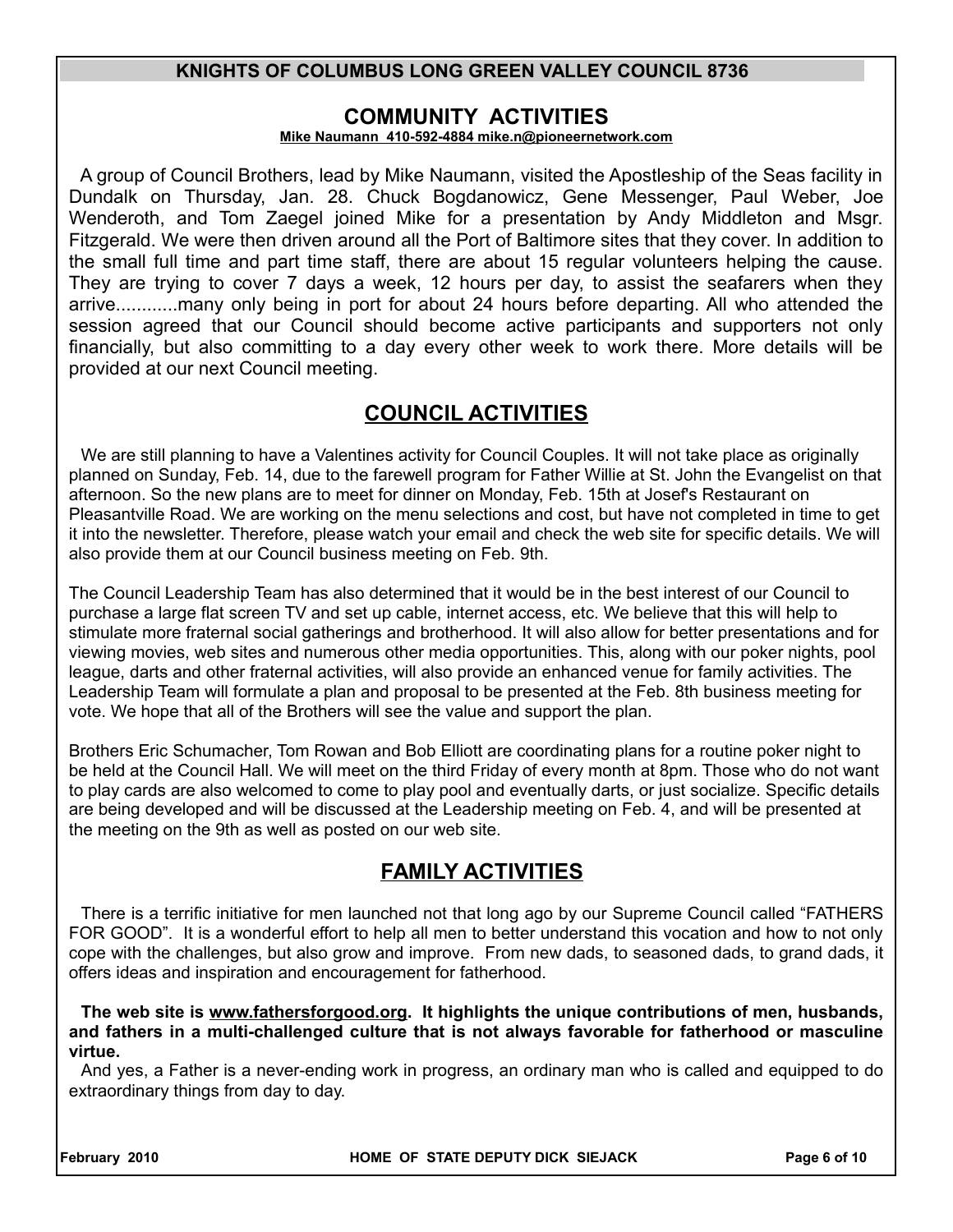The program also welcomes wives who want to support their husbands in becoming the best fathers they can be.

Some of the features found on the web site are:

-Videos on the Marriage Vocation

-Stories from Everyday Dads Like You

-Ways to Strengthen You Marriage

-A Forum for Your Stories

-Interactive Features and Expert Advice

-How to Live the Fatherhood Vocation

-St. Joseph Booklet Series

Do yourselves and families a favor and check it out…..and send us your feedback.

# **YOUTH ACTIVITIES**

#### **Chris Phillips – Director 410-592-5337 or email at chris.phillips@emerson.com.**

We had a very successful basketball free throw contest. Many children participated and they were enthused. They expressed thanks and asked about doing it again next year. The winners will be eligible to participate in the District competition on Feb. 6<sup>th</sup> at the Delta Recreation center at 11:45AM. All are invited to watch and cheer them on. We will announce the winners next month.

We want to thank the many council members who helped make this a success.

#### **PRO LIFE Ed Gibbons PGibb1@aol.com 410-592-2750**

The annual spaghetti dinner held on Saturday, January 16 in st. Johns Church hall had over 100 people in attendance and a total of donations of \$738. all money left over after expenses will be donated to Pro-Life activities as was advertised. Many thanks to all the Brothers and Wives that helped to make this an enjoyable and successful event.

### **LECTURER'S REPORT**

#### **Joe Wenderoth, (410) 491-5918, email lecturer@kofc8736.org**

The January Lecturer program was a focused on the Right to Life effort across the country. As always, please advise me of any requests that you may have for Lecturer Programs.

Last puzzle answer to the Change of Shoe question is "Loafer and furlough". I asked that you name an informal kind of shoe in two syllables. Then *phonetically* reverse the two syllables to get a word meaning "leave of absence". What are the two words?

Sadly there was no winning answer submitted again so next month's prize will be 3 chances at \$1,000.

The puzzle for February follows. You can email (preferred) or snail mail answers to the Lecturer. The Knight's Ladies are also invited to compete as usual this month. The Knight's Ladies responses have been lagging lately and the men are beginning to dominate (unlike their role at home).

February Puzzle. On Vacation: Rearrange the letters of the word ADORABLY to spell the name of an annual event. What is it? Don't work too hard on this puzzle.

Good Luck.

February 2010 **HOME OF STATE DEPUTY DICK SIEJACK** Page 7 of 10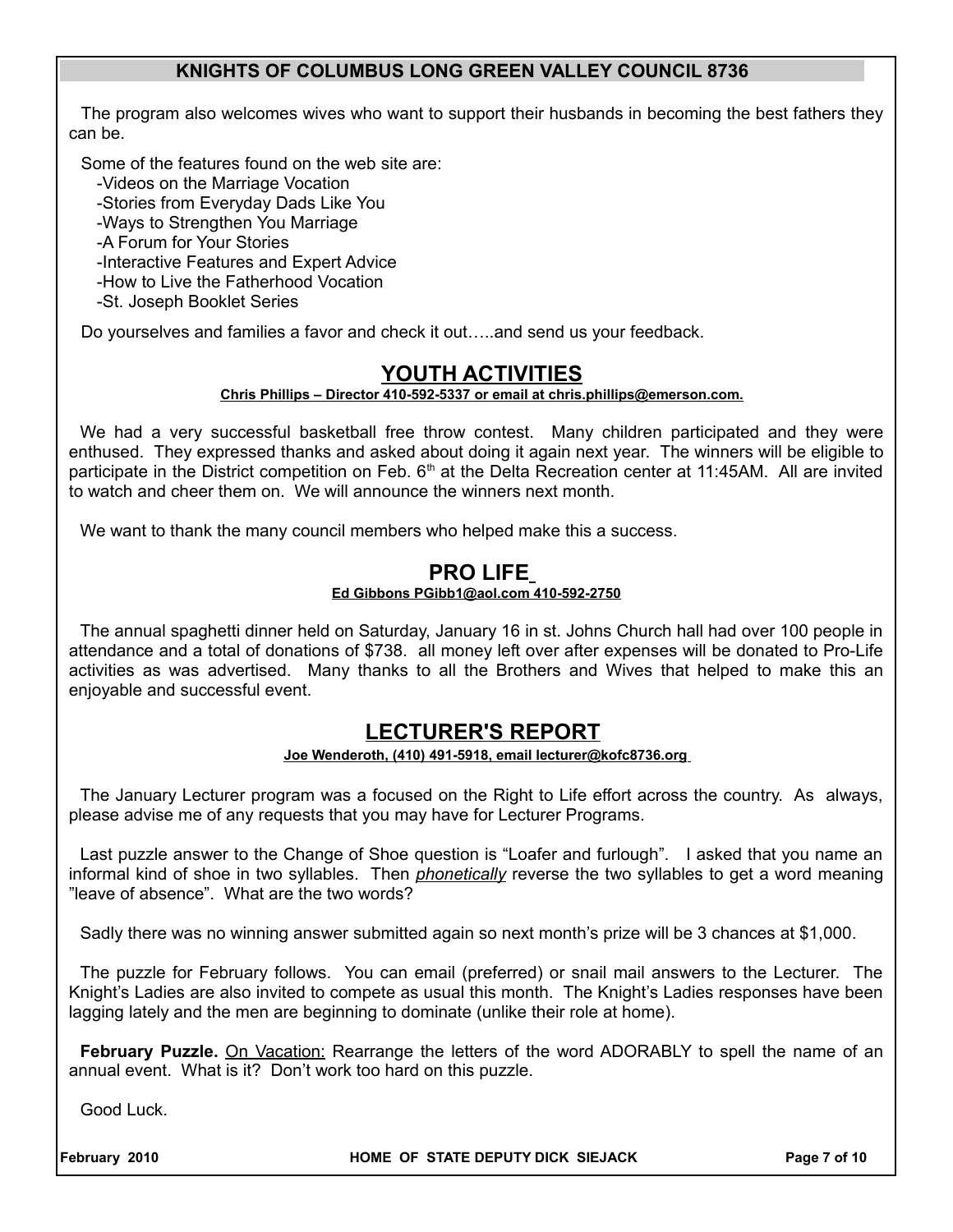### **CHANCELLOR'S REPORT**

#### **Bob McGraw, Work 410-887-1828, Cell/Text 443-299-7732, E-mail rsmcgraw@verizon.net**

Feel free to contact me if you know of any brother or family member that is in need of prayers.

Please continue to pray for the following:

#### **Brothers:**

Marland Carlson Jim Cross George Thuman Jr. Pop Stritzinger Michael Sallese

Brother Carlson is currently residing at Quail Run Assisted Living located at 9900 Walther Blvd 21234. He would welcome anyone who would like to visit him.

Relations:

Mary Jane Zaegel, Wife of Brother Tom Zaegel Jerry Rowan, Uncle of Brother Thomas Rowan Carolyn Thuman, Wife of Brother George Thuman William Snowden, Brother in Law of Brother Charles Valle Mary Renshaw, Wife of Brother Robert Renshaw

#### Deceased:

Angela Kraus, Grandmother of James Schmidt, Jr

*NOTE: We have no system of routinely identifying those people whose health has improved to the point that they no longer need to be on the prayer list. Consequently, at the end of each quarter, we will delete all names that have been on the list for three or more months. Anyone with a request should contact the Chancellor, Bob McGraw, at either of the above addresses and they will be listed/reinstated on the prayer list.*

### **FEBRUARY BIRTHDAYS**

| <b>Keith Creamer</b> |    | <b>Rich Siejack</b>   |    |
|----------------------|----|-----------------------|----|
| Dan Flannery         | 4  | George Thuman         | 4  |
| Tom Zaegel           | 6  | James Milarcik        | 8  |
| <b>Chuck Valle</b>   | 8  | Andy Amasia           | 9  |
| Mark Ewing, Jr.      | 9  | <b>Ed Miller</b>      | 13 |
| Jack Lindung         | 14 | Ed Nordberg           | 16 |
| Norm Bronzert        | 19 | Jim Brayton           | 22 |
| Stan Protokowicz     | 22 | <b>Gil Adelhardt</b>  | 23 |
| <b>Carl Sallese</b>  | 25 | <b>Chris Phillips</b> | 26 |
|                      |    |                       |    |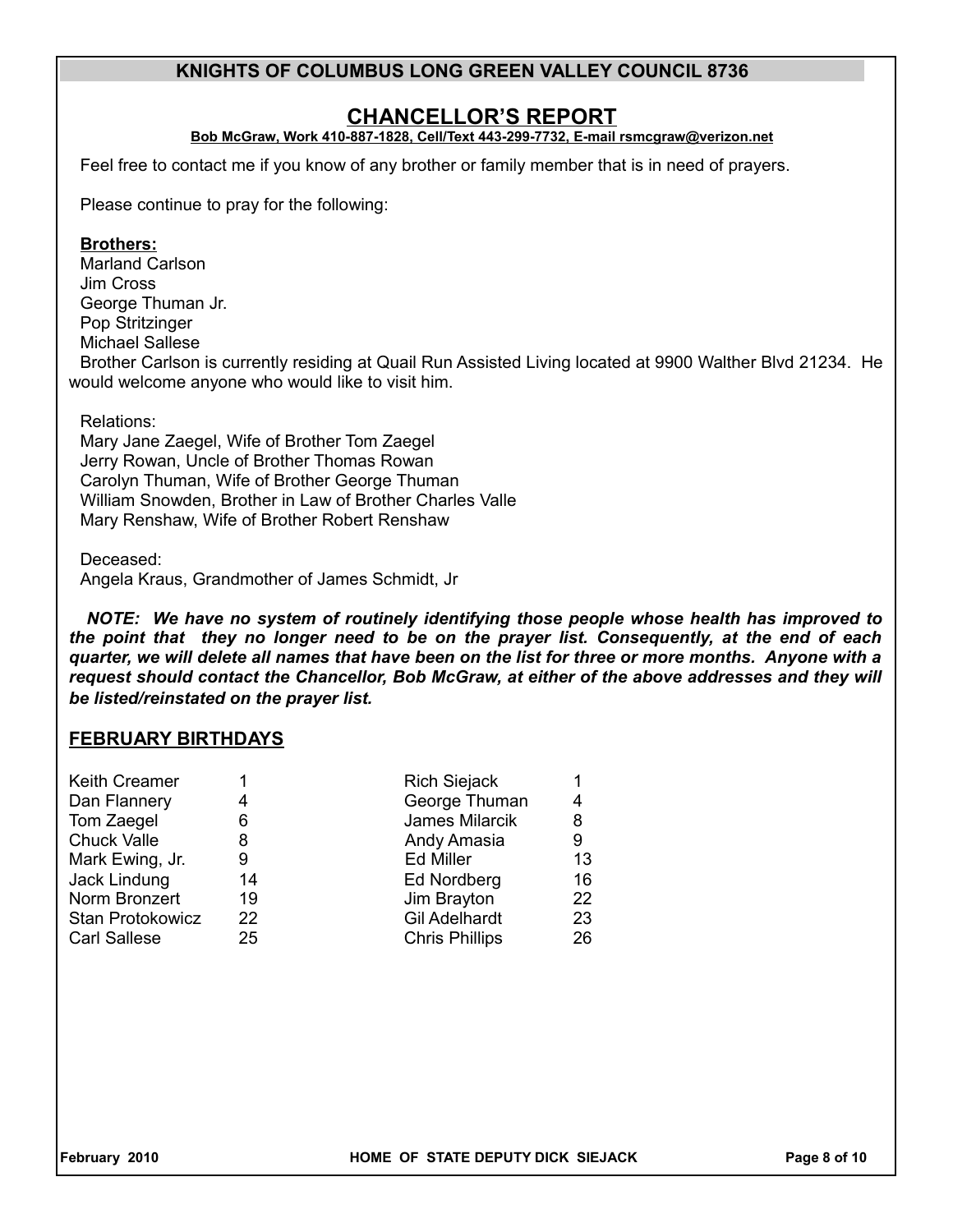# **DATES TO REMEMBER**

| <b>DATE</b> | <b>DAY</b>      | TIME     | <b>ACTIVITY</b>                                 | <b>LOCATION</b>              |  |  |
|-------------|-----------------|----------|-------------------------------------------------|------------------------------|--|--|
|             | <b>FEBRUARY</b> |          |                                                 |                              |  |  |
| 02          | Tues.           | 07:00 PM | <b>Knights Ladies</b>                           | <b>Council Home</b>          |  |  |
| 04          | Thurs.          | 07:00 PM | <b>Officers Meeting</b>                         | <b>Council Home</b>          |  |  |
| 09          | Tues.           | 08:00 PM | <b>Business Meeting</b>                         | <b>Council Home</b>          |  |  |
| 11          | Thurs.          | 08:00 PM | <b>BCGK Meeting</b>                             |                              |  |  |
| 14          | Sun.            | 01:00 PM | <b>Reception for Chaplain/Pastor Fr. Willie</b> | Church Hall                  |  |  |
| 15          | Mon.            |          | Valentine Day Dinner                            | Joseph's Restaurant          |  |  |
| 16          | Tues.           | 05:00 PM | Shrove Tuesday Pancake Supper                   | St. Johns Church             |  |  |
| 18          | Thurs.          | 08:00 PM | <b>ABJC Meeting</b>                             |                              |  |  |
| 19          | Fri.            | 08:00 PM | Poker Night                                     | <b>Council Hall</b>          |  |  |
| 23          | Tues.           | 08:00 PM | <b>Social Meeting</b>                           | <b>Council Home</b>          |  |  |
| 27          | Sat.            | 12:00 PM | <b>Catholic Bee Contest</b>                     | St. Johns School             |  |  |
|             |                 |          |                                                 |                              |  |  |
|             |                 |          | <b>MARCH</b>                                    |                              |  |  |
| 02          | Tues.           | 07:00 PM | Knights' Ladies Meeting                         | <b>Council Home</b>          |  |  |
| 04          | <b>Thurs</b>    | 07:00 PM | <b>Officers Meeting</b>                         | <b>Council Home</b>          |  |  |
| 09          | Tues.           | 08:00 PM | <b>Business Meeting</b>                         | <b>Council Home</b>          |  |  |
| 11          | Thurs.          | 08:00 PM | <b>BCGK Meeting</b>                             |                              |  |  |
| 18          | Thurs.          | 08:00 PM | <b>ABJC Meeting</b>                             |                              |  |  |
| 23          | Tues.           | 08:00 PM | <b>Council Social Meeting</b>                   | <b>Council Home</b>          |  |  |
| 27          | Sat.            |          | Fourth degree Exemplification                   | <b>Frederick Holiday Inn</b> |  |  |
|             |                 |          |                                                 |                              |  |  |
|             |                 |          |                                                 |                              |  |  |
|             |                 |          |                                                 |                              |  |  |
|             |                 |          |                                                 |                              |  |  |